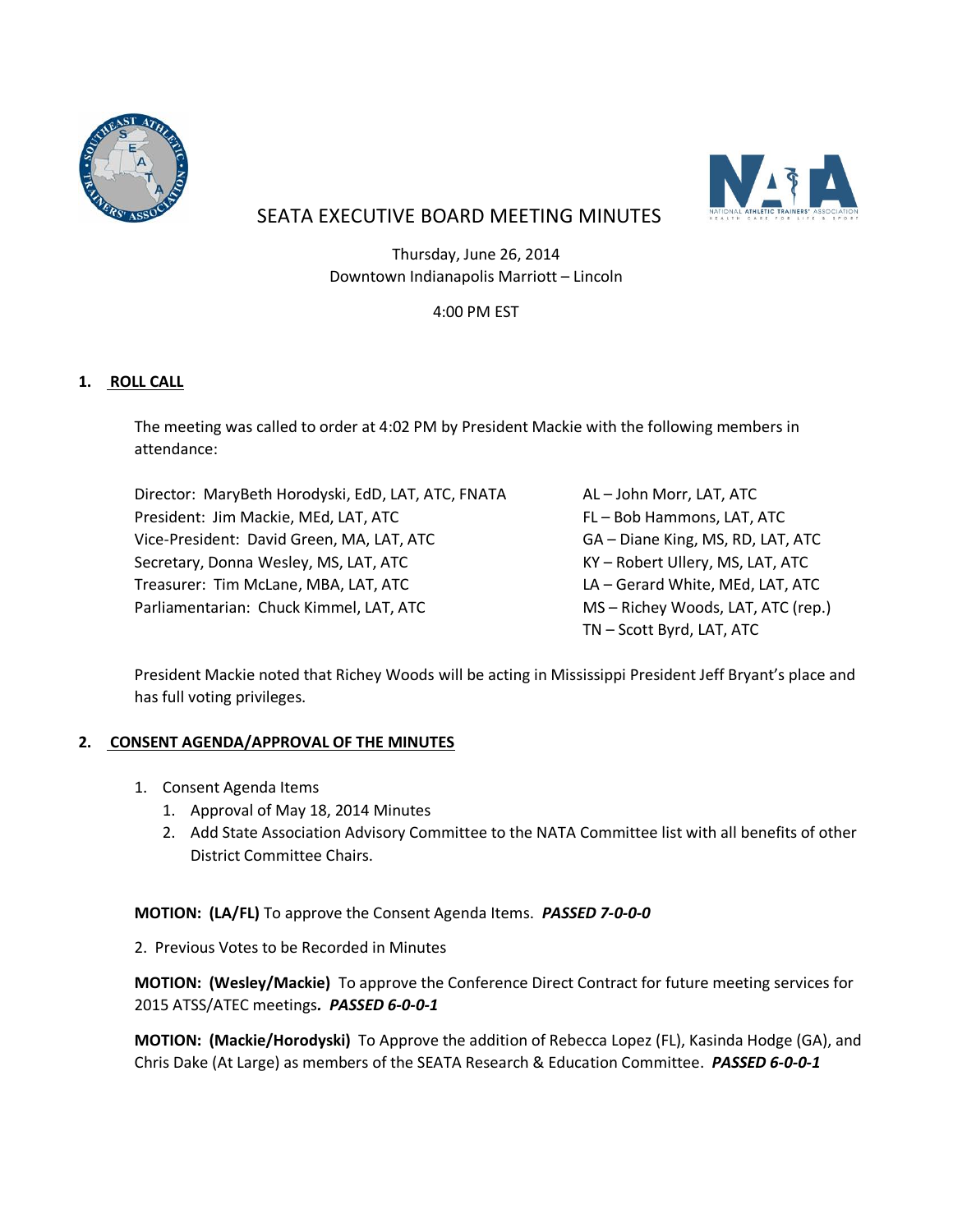**MOTION: (MS/KY)** To approve the selected representatives from AL, FL, GA, KY, LA, MS, and TN for the 2014-15 SEATA Student Senate. *PASSED 6-0-0-1*

Chair – Tanner Hills, AL AL – Jessica Mount FL – Patricia DiMatteo GA – Lisa Anthony KY – Karyn Zagge LA – Derek Carter MS – Kathryn Carter TN – Amanda Singleton

## **3. OFFICER REPORTS**

#### **Director's Report**

Director Horodyski reported on the following items from the June 2014 Board of Director's meeting.

- 1. NATA Board voted to provide one night hotel expense for all NATA committee chairs; we may need to address change in the Policy & Procedures Manual.
- 2. Some districts are considering greater financial support for selected Bobby Gunn Scholarship winner; SEATA should consider this in the future.
- 3. HR 72 now has 53 bi-partisan co-sponsors. Please encourage members to sign the blue support cards to send to their Senators.
- 4. NFHS would endorse ATs in all secondary settings if they felt we had enough ATs to supply all schools.
- 5. USA Football Safety Coaches Program is not intended to identify them as the "trainer", but to improve the athlete's health and safety.
- 6. NCAA (Dr. Hainline) and Dr. John Parsons, ATC, are working with the Dept. of Defense for research on concussions.
- 7. Encourage new researchers in each state to utilize the USBJI's Young Investigators Program.
- 8. Congratulations to Alaska on licensure for Athletic Trainers. California is continuing to make progress. There is a push to make states more self-sufficient in governmental affairs efforts; some states have increased dues to fund their legislative initiatives.
- 9. The deadline for submission of BOC Audit material is July 1, 2014. Every state association and district that is an Approved Provider was audited this year.
- 10. The Council of Professional Ethics (COPE) is chaired by Dr. Jim Berry and has increased in size to 2 members of each district. Fourteen of the sixteen cases deal with inappropriate activity with a minor athlete. It is ok to be friendly with your athletes, but you cannot be their friend. The committee will work with educational programs on teaching our students professional ethics. Teaching ethics is not about teaching someone to know everything about ethics; it should be teaching about making good decisions.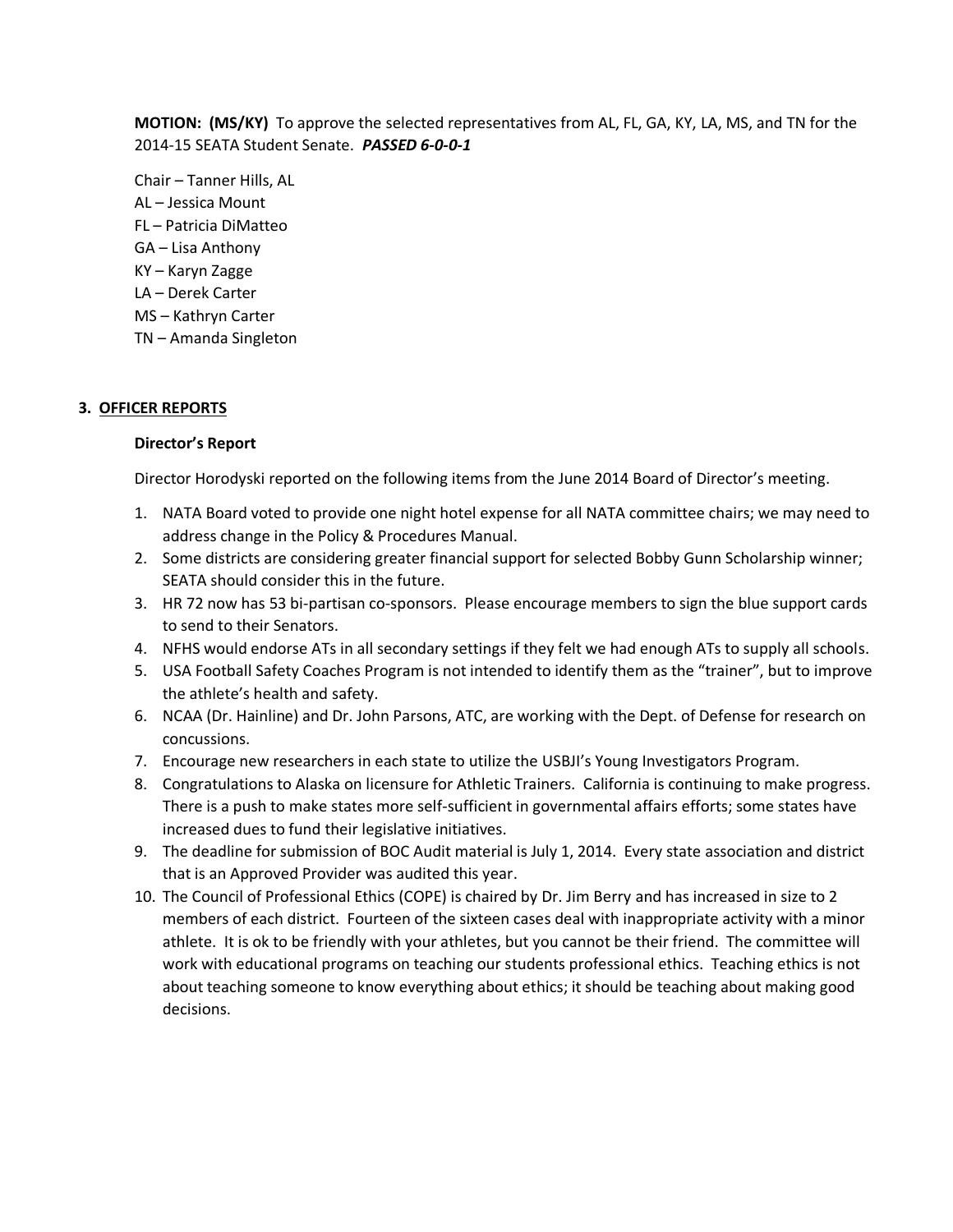## **President's Report**

President Mackie reported briefly on the following items.

- 1. Thank you the Executive Board for their support and the work done recently.
- 2. Thank you to Georgia, Louisiana, and Kentucky for their hospitality at their recent state meetings. It was a pleasure to travel with Dr. Pattie Tripp our D9 Foundation Representative and Director Dr. Horodyski to represent SEATA.
- 3. Tim and David have paid off all bills associated with District Meetings.
- 4. Thanks to those that have worked to complete the BOC Audit material.
- 5. Looking forward to possibility of two new scholarships in the future.

## **Vice-President's Report**

- 1. Thanks to Secretary Wesley for assistance with Audit material.
- 2. Thanks to REF Committee for work with Clinical Symposium.
- 3. Next meeting will be at Crowne Plaza Ravinia in Atlanta, March 13-15, 2015. We are contracted thru 2016. We are working with Conference Direct and Sandra Geiger for future meeting sites.
- 4. We will be sending out a membership survey about meeting dates, venue, format, and other items pertaining to the Symposium.
- 5. Decrease in attendance numbers seems to be a trend past few years, but it is not just within our District. Everyone is concerned, but no one seems to have the answer.
- 6. Thanks to Rich Frazee for continued hard work on securing exhibitors for the Meeting.

# **Secretary's Report**

- 1. BOC Audit reminder of deadline of July 1, 2014.
- 2. States need to review By-Laws and Policy & Procedures to address items such as consistency with due dates. DST and SAAC are working on some Best-Practice guidelines and will have more on recommended language.
- 3. Please notify her of any needed changes to the website.
- 4. State secretaries should expect an updated membership list around the  $1<sup>st</sup>$  of each month. If updated lists are needed sooner, please contact me. If requested, state presidents can be cc'd on the list.
- 5. Presidents were reminded that the membership database is the property of the NATA and lists should be so guarded. Lists to vendors or exhibitors should only be an attendee list.
- 6. There was a discussion about NPI and members were instructed to safely guard their personal number.
- 7. Active Membership Data (ALL categories) updates were provided as follows:
	- a. AL 509
	- b.  $FL 1617$
	- c. GA 843
	- d. KY 536
	- e. LA 381
	- f. MS 286
	- g. PR 7
	- h. TN 729
	- i.  $VI 4$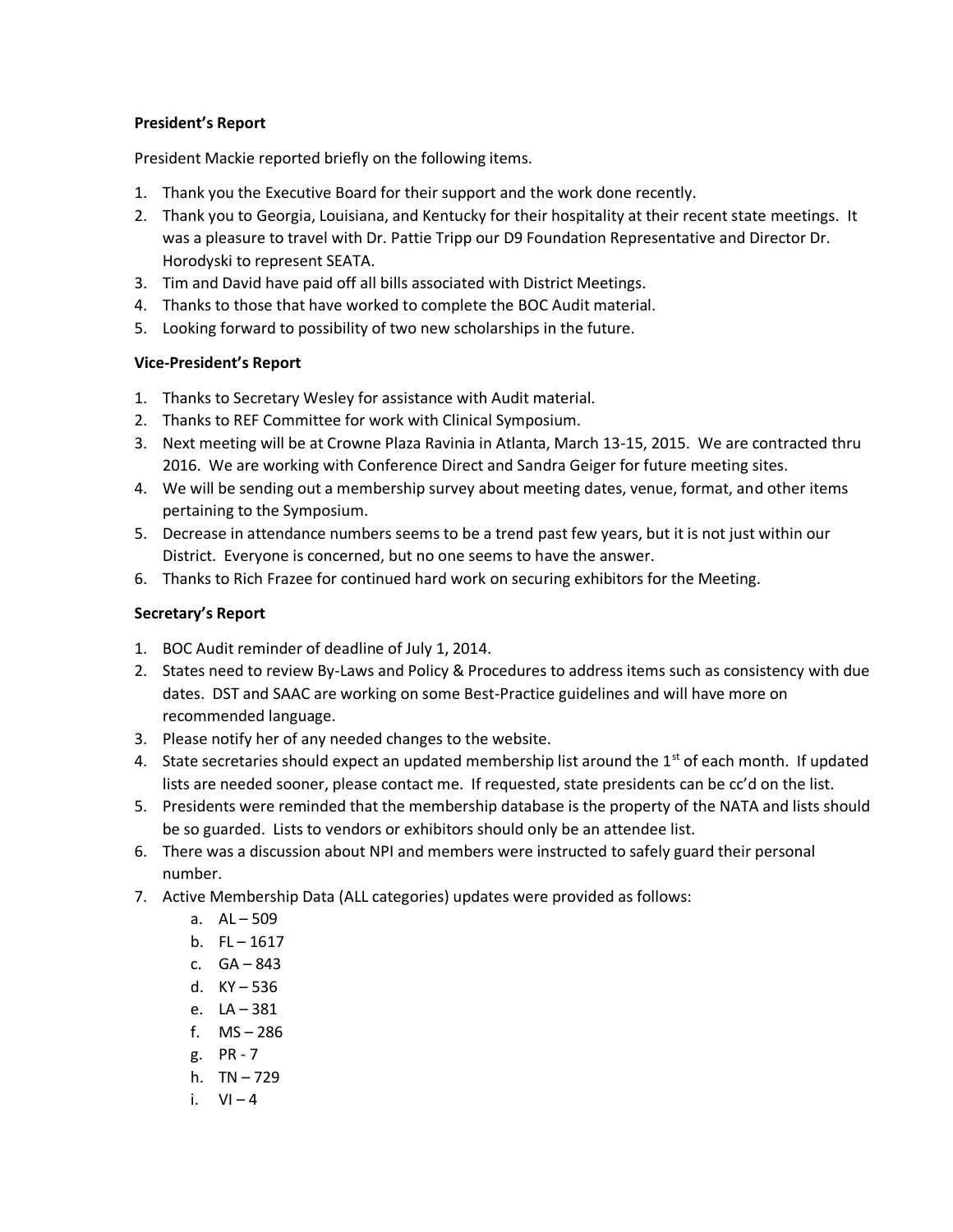An updated breakdown of this data will be provided to secretaries and presidents.

## **Treasurer's Report**

- 1. Bank summary is included in agenda packet.
- 2. Current negative cash-flow is due to the full funding of the Chuck Kimmel Scholarship and we are still expecting two wires from the NATA on dues for this year.
- 3. Investment account has shown an increase of over \$106,000 without us adding a dime over the past year. Director Horodyski and Treasure McLane discussed the aggressiveness of the investment account since the NATA has recently changed its strategy and the SEATA P&P states that our investment account should mirror the NATA's strategy.
- 4. Tim needs get the following information from each state president by email:
	- a. Incorporation status
	- b. How taxes are filed
- 5. State dues increases were discussed in terms of the amount of burden on an Athletic Trainer. States should consider what it costs to practice when looking at a dues increase. Tim needs to be notified by Wednesday, July 2, as to what each state has set as their state dues; please email him even if there is no change in state dues amounts. The NATA needs to be notified of all state dues for the 2015 dues cycle.

## **4. UNFINISHED BUSINESS**

1. Vice-President Green led a discussion about a proposal to change the SEATA Treasurer position to an elected position with no term limits. The benefit would be more consistency in position and to utilize Tim's background in finance.

**MOTION: (Green/Horodyski)** Change the Treasurer's position to an elected 3 year term with no term limit restrictions. *PASSED 7-0-0-0*

**MOTION: (Green/KY)** To strike the current SEATA By-Laws Article 2.2.5 and insert, "The term of office of the Treasure shall be three years. The election of Treasurer will occur on the same year as the election of the President. He/she may serve without term limits." *PASSED 7-0-0-0*

2. The discussion of new SEATA logo was tabled until the next meeting.

3. Secretary Wesley reported that the Policy & Procedures Task Force will begin more formal work next month utilizing GoToMeetings. She currently has the previous work from Presidents Morr and Hammonds as well as Director Horodyski and will be reviewing their feedback. Anyone else with comments, suggestions, or questions on the P&P should contact her as soon as possible.

4. President King reported that the Strategic Plan Survey timeframe of collecting the data. The survey is ready to go out and plan is to keep it open for 2 weeks. President White will work to transfer the survey to the SEATA Survey Monkey account so that the data can be archived with SEATA. Goal would be to get it back and analyzed by the end of July.

## **5. NEW BUSINESS**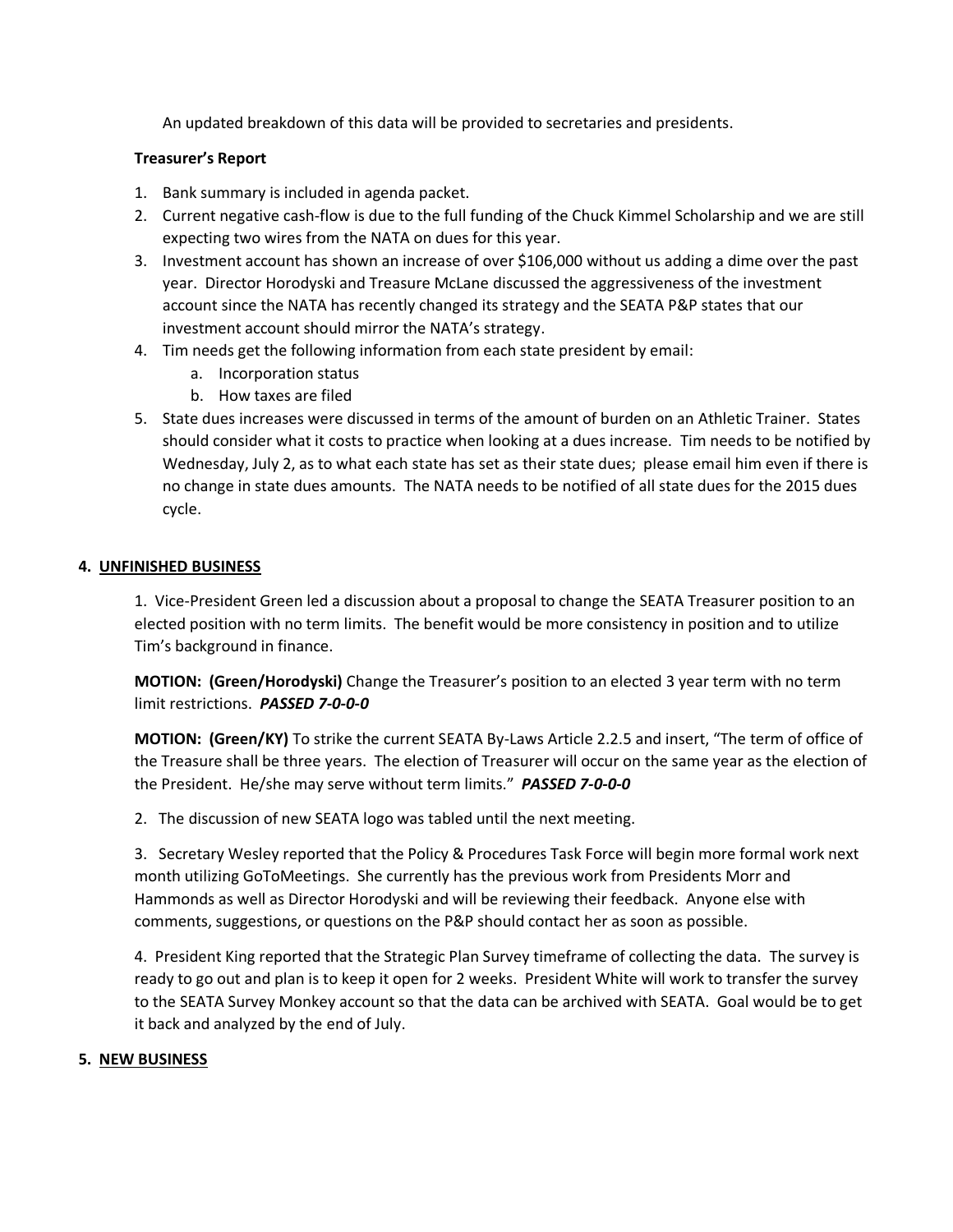1. President Mackie recommended Aaron Sciascia (KY) to be the SEATA Research and Education Committee Evidence Based Practice Coordinator. A job description to be included in the P&P is attached in the agenda material.

## **MOTION: (Mackie/KY)** To approve Aaron Sciascia as the SEATA REF EBP Coordinator. *PASSED 7-0-0-0*

2. There was a discussion about the REF Committee and the need for more involvement from members to work during the Symposium. President Mackie charged Treasurer McLane and Brady and Shelley with developing a proposal based on the NATA's volunteer's reimbursement program to help offset the cost of more committee members attending.

- 3. President Mackie asked the states that needed REF representatives to investigate the following possible candidates. If interested, these candidates need to submit the Candidate Nomination Form for REF.
	- a. AL Jerri Zempki (approached President John Morr)
	- b. MS Corrie Dalrymple (applied for EBP coordinator)
	- c. LA Mike Brunett (approached President Mackie)
- 4. President Mackie submitted a proposal to create a Governance Committee with the purpose to monitor and regularly update (bi-annually) the Policy & Procedures and any other SEATA governing document as necessary. This committee will be chaired by the Secretary and consist of the Parliamentarian, two state presidents, and two at-large members appointed by the President and approved by the Board. The selection of members and terms will mirror the current SEATA documents.

**MOTION: (Mackie/LA)** To accept the proposal of creating a Governance Committee. *PASSED 7-0-0-0*

- 5. President White reported on Elections Committee timeline for the upcoming election of President and Treasurer.
	- a. Nominations begin July 1, 2014
	- b. Nominations end August 15, 2014
	- c. Members will be informed of Call for Nomination in tonight's members meeting.
	- d. RT will send out an eBlast with Call for Nominations
- 6. Treasure McLane led a discussion about the proposal from Dr. Pattie Tripp regarding the purchasing of AV equipment for meetings. A cost-analysis was presented on the items identified in the proposal with a 3 year IRS depreciation included. The original request was for 4 computers with needed software and projectors; this would allow for use during both ATEC/ATSS and CMSS meetings. The Board questioned the logistics of equipment storage and transportation and asked the REF and ATSS Chairs to address these issues prior to the Board voting on the proposal. Tim will work on another analysis once the logistics issue is addressed.
- 7. The Executive Committee discussed the transfer of the SEATA Website to Wild Apricot. Aaron Sciascia is willing to work with RT Floyd on transferring the material to an updated website. We can keep our domain name with GoDaddy and hosting with StarLogic (if desired). There will be approximately a \$2,600 annual fee based on our membership size. We can utilize Wild Apricot for meeting registration and other services. President Mackie proposes discontinuing our agreement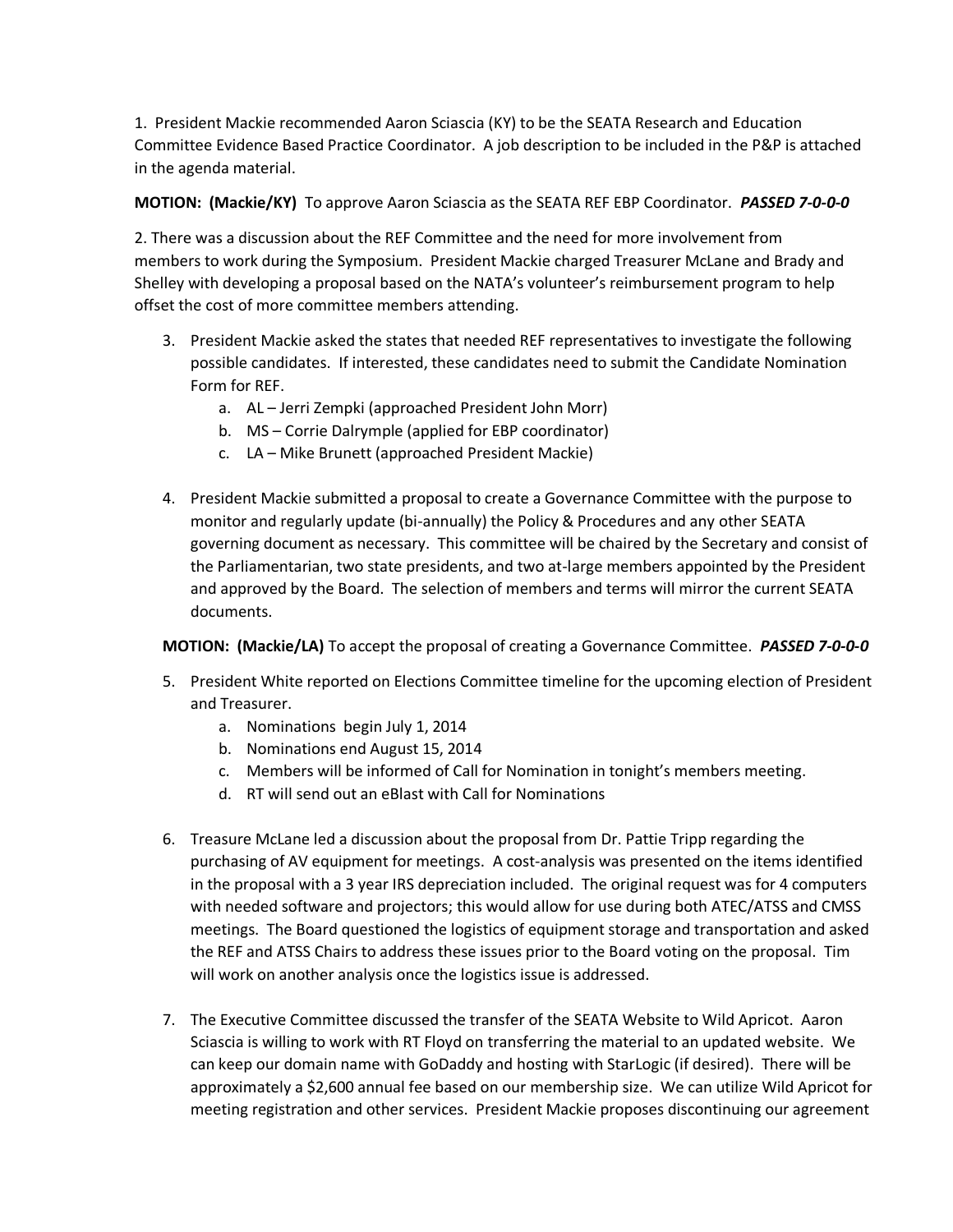with SignUp4 (\$1,200 annually) for registration and election purposes. We have purchased Survey Monkey which can be utilized for election and other survey purposes. The proposal requests the approval of the expense to transfer our website and membership management services over to Wild Apricot. Tim will ask about referral compensation or rates with District/State structure. The cost would be based upon us being at the top tier due to membership numbers.

**MOTION: (Mackie/AL)** To approve funding for transfer of SEATA Website to Wild Apricot. *PASSED 7-0-0-0*

## **6. INFORMATIONAL ITEMS**

- 1. President Mackie reminded the Executive Committee that next year will be the 40<sup>th</sup> Anniversary of the Annual Clinical Symposium. Please offer suggestions of ways to promote and make more special.
- 2. Presidents and Officers are reminded to get information for eBlasts to Secretary Wesley by the 15<sup>th</sup> of each month.
- 3. President Mackie reminded State Presidents that job postings on state websites that are not listed in NATA Career Center makes the state ineligible for annual NATA Career Center distributions.
- 4. We have discontinued Level3 for conference calls. If a state needs to utilize the SEATA GoTo Meeting account, please contact Tim or Donna for assistance and set up.
- 5. SEATA Memorial Resolutions webpage has been updated with the 7 members that were identified at March meeting.
- 6. Updated Committee Liaison Appointments

| MaryBeth Horodyski | NATA Research & Education Foundation                    |
|--------------------|---------------------------------------------------------|
|                    | SEATA Athletic Training Educators' Conference Committee |
| Jim Mackie         | <b>SEATA Student Senate Committee</b>                   |
|                    | <b>SEATA Elections Committee</b>                        |
|                    | <b>SEATA Athletic Training Student Symposium</b>        |
| David Green        | SEATA Corporate Partnership Committee                   |
|                    | <b>SEATA Research &amp; Education Committee</b>         |
|                    | <b>SEATA Annual Clinical Symposium</b>                  |
| Donna Wesley       | <b>SEATA Communications Committee</b>                   |
|                    | <b>SEATA Governance Committee</b>                       |
| <b>Tim McLane</b>  | NATA Committee on Revenue *                             |
|                    | NATA Governmental Affairs Committee                     |
|                    | <b>SEATA Finance Committee</b>                          |
| John Morr          | <b>SEATA Scholarship Committee</b>                      |
|                    | NATA College/University Athletic Trainers' Committee    |